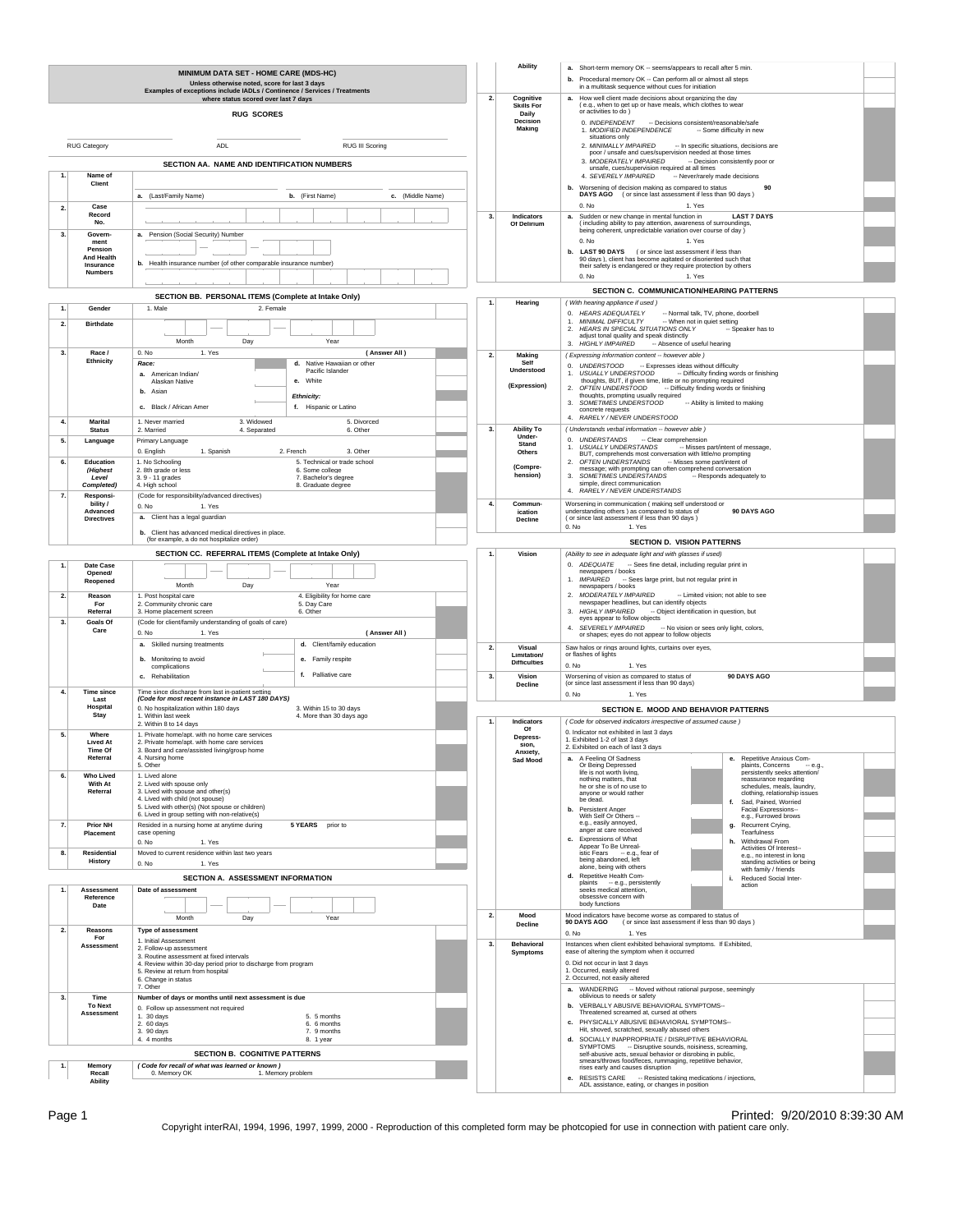|                                                                                                                                                                                                                                                                                                                        | Changes In<br><b>Behavior</b>                                         | Behavioral symptoms have become worse or are less well<br>90 DAYS AGO<br>tolerated by family as compared to<br>(or since                                           |             |             | $\overline{2}$ | ADL.<br>Self                                                                                                                                                                                                  | The following address the client's physical functioning in routine personal<br>activities of daily life, for example, dressing, eating, etc. during the                                                           |  |  |
|------------------------------------------------------------------------------------------------------------------------------------------------------------------------------------------------------------------------------------------------------------------------------------------------------------------------|-----------------------------------------------------------------------|--------------------------------------------------------------------------------------------------------------------------------------------------------------------|-------------|-------------|----------------|---------------------------------------------------------------------------------------------------------------------------------------------------------------------------------------------------------------|-------------------------------------------------------------------------------------------------------------------------------------------------------------------------------------------------------------------|--|--|
|                                                                                                                                                                                                                                                                                                                        | <b>Symptoms</b>                                                       | last assessment if less than 90 days )<br>0. No, or no change<br>1. Yes                                                                                            |             |             |                | Performance                                                                                                                                                                                                   | LAST 3 DAYS considering all episodes of these activities.<br>For clients who performed an activity independently, be sure to determine<br>and record whether others encouraged the activity or were present to    |  |  |
|                                                                                                                                                                                                                                                                                                                        |                                                                       | SECTION F. SOCIAL FUNCTIONING                                                                                                                                      |             |             |                |                                                                                                                                                                                                               | supervise or oversee the activity.<br>(NOTE - For bathing, code for most dependent single episode in                                                                                                              |  |  |
|                                                                                                                                                                                                                                                                                                                        | Involve-<br>ment                                                      | a. At ease interacting with others (e.g., enjoys time with others)                                                                                                 |             |             |                |                                                                                                                                                                                                               | LAST 7 DAYS )<br>0. INDEPENDENT -- No help, setup, or oversight -- OR -- Help, setup,                                                                                                                             |  |  |
|                                                                                                                                                                                                                                                                                                                        |                                                                       | 1. Not at ease<br>0. At ease<br>b. Openly expresses conflict or anger with family / friends                                                                        |             |             |                |                                                                                                                                                                                                               | oversight provided only 1 or 2 times ( with any task or subtask )<br>1. SETUP HELP ONLY<br>-- Article or device provided within reach of                                                                          |  |  |
|                                                                                                                                                                                                                                                                                                                        |                                                                       | 0. No<br>1. Yes                                                                                                                                                    |             |             |                |                                                                                                                                                                                                               | client 3 or more times<br>2. SUPERVISION -- Oversight, encouragement or cueing provided                                                                                                                           |  |  |
| 2.<br>Change In<br>90 DAYS AGO (or since last assessment if less<br>As compared to<br>than 90 days ago ), decline in the client's level of participation<br>Social<br>in social, religious, occupational or other preferred activities.<br><b>Activities</b><br>IF THERE WAS A DECLINE, client distressed by this fact |                                                                       |                                                                                                                                                                    |             |             |                |                                                                                                                                                                                                               | 3 or more times during last 3 days -OR- Supervision (1 or more times)<br>plus physical assistance provided only 1 or 2 times (for a total of 3                                                                    |  |  |
|                                                                                                                                                                                                                                                                                                                        |                                                                       |                                                                                                                                                                    |             |             |                |                                                                                                                                                                                                               | or more episodes of help or supervision)<br>3. LIMITED ASSISTANCE<br>-- Client highly involved in activity; received                                                                                              |  |  |
|                                                                                                                                                                                                                                                                                                                        | 0. No decline<br>1. Decline, not distressed<br>2. Decline, distressed |                                                                                                                                                                    |             |             |                | physical help in guided maneuvering of limbs or other non-weight bearing<br>assistance 3 or more times -OR- Combination of non-weight bearing<br>help with more help provided only 1 or 2 times during period |                                                                                                                                                                                                                   |  |  |
| 3.<br>Isolation                                                                                                                                                                                                                                                                                                        |                                                                       | a. Length of time client is alone during day (morning, afternoon)                                                                                                  |             |             |                |                                                                                                                                                                                                               | (for a total of 3 or more episodes of physical help)<br>4. EXTENSIVE ASSISTANCE<br>-- Client performed part of activity on own                                                                                    |  |  |
|                                                                                                                                                                                                                                                                                                                        |                                                                       | 0. Never or hardly ever<br>1. About one hour                                                                                                                       |             |             |                |                                                                                                                                                                                                               | (50% or more of subtasks), but help of following type(s) were<br>provided 3 or more times:                                                                                                                        |  |  |
|                                                                                                                                                                                                                                                                                                                        |                                                                       | 2. Long periods of time -- e.g., all moming<br>3. All of the time                                                                                                  |             |             |                |                                                                                                                                                                                                               | -- Weight-bearing support -- OR --<br>-- Full performance by another during part ( but not all ) of last 3 days                                                                                                   |  |  |
|                                                                                                                                                                                                                                                                                                                        |                                                                       | b. Client says or indicates that he / she feels lonely<br>0. No<br>1. Yes                                                                                          |             |             |                |                                                                                                                                                                                                               | MAXIMAL ASSISTANCE<br>-- Client involved and completed less than<br>50% of subtasks on own ( includes 2+ person assist ), received weight<br>bearing help or full performance of certain subtasks 3 or more times |  |  |
|                                                                                                                                                                                                                                                                                                                        |                                                                       | SECTION G. INFORMAL SUPPORT SERVICES                                                                                                                               |             |             |                |                                                                                                                                                                                                               | TOTAL DEPENDENCE<br>-- Full performance of activity by another                                                                                                                                                    |  |  |
|                                                                                                                                                                                                                                                                                                                        | <b>Two Kev</b><br>Informal                                            | NAME OF PRIMARY AND SECONDARY HELPERS                                                                                                                              |             |             |                |                                                                                                                                                                                                               | 8. ACTIVITY DID NOT OCCUR<br>(regardless of ability)<br>a. MOBILITY IN BED - Including moving to and from lying position,                                                                                         |  |  |
|                                                                                                                                                                                                                                                                                                                        | Helpers                                                               | a. (Last / Family Name)<br>b. (First)                                                                                                                              |             |             |                |                                                                                                                                                                                                               | turning side to side, and positioning body while in bed<br>TRANSFER - Including moving to and between surfaces -                                                                                                  |  |  |
|                                                                                                                                                                                                                                                                                                                        | Primary (A)<br>and                                                    |                                                                                                                                                                    |             |             |                |                                                                                                                                                                                                               | to / from bed, chair, wheelchair, standing position<br>[ Note--Excludes to / from bath / toilet ]                                                                                                                 |  |  |
|                                                                                                                                                                                                                                                                                                                        | Secondary<br>(B)                                                      | c. (Last / Family Name)<br>d. (First)                                                                                                                              | (A)<br>Prim | (B)<br>Secn |                |                                                                                                                                                                                                               | c. LOCOMOTION IN HOME<br>[ Note--If in wheelchair, self-sufficiency once in chair ]                                                                                                                               |  |  |
|                                                                                                                                                                                                                                                                                                                        |                                                                       | e. Lives with client                                                                                                                                               |             |             |                |                                                                                                                                                                                                               | d. LOCOMOTION OUTSIDE OF HOME<br>I Note--If in wheelchair, self-sufficiency once in chair I                                                                                                                       |  |  |
|                                                                                                                                                                                                                                                                                                                        |                                                                       | 0. Yes<br>1. No<br>2. No such helper [skip other<br>items in the appropriate column]                                                                               |             |             |                |                                                                                                                                                                                                               | e. DRESSING UPPER BODY<br>-- How client dresses / undresses<br>(street clothes, underwear)<br>above waist, includes prostheses.                                                                                   |  |  |
|                                                                                                                                                                                                                                                                                                                        |                                                                       | f. Relationship to client<br>0. Child or child-in-law<br>2. Other Relative<br>4. None                                                                              |             |             |                |                                                                                                                                                                                                               | orthotics, fasteners, pullovers, etc.                                                                                                                                                                             |  |  |
|                                                                                                                                                                                                                                                                                                                        |                                                                       | 3. Friend / neighbor<br>1. Spouse                                                                                                                                  |             |             |                |                                                                                                                                                                                                               | f. DRESSING LOWER BODY<br>-- How client dresses / undresses<br>(street clothes, underwear)<br>from the waist down, includes<br>prostheses, orthotics, belts, pants, skirts, shoes, and fasteners                  |  |  |
|                                                                                                                                                                                                                                                                                                                        |                                                                       | 0. Yes<br>1. No<br>g. Advice or emotional support                                                                                                                  |             |             |                |                                                                                                                                                                                                               | g. EATING - Including taking in food by any method, including<br>tube feedings                                                                                                                                    |  |  |
|                                                                                                                                                                                                                                                                                                                        |                                                                       | h. IADL care                                                                                                                                                       |             |             |                |                                                                                                                                                                                                               | h. TOILET USE -- Including using the toilet or commode, bedpan<br>urinal, transferring on / off toilet, cleaning self after toilet use or                                                                         |  |  |
|                                                                                                                                                                                                                                                                                                                        |                                                                       | i. ADL care                                                                                                                                                        |             |             |                |                                                                                                                                                                                                               | incontinent episode, changing pad, managing special devices<br>required (ostomy or catheter), and adjusting clothes.                                                                                              |  |  |
|                                                                                                                                                                                                                                                                                                                        |                                                                       | If needed, willingness ( with ability ) to increase help:                                                                                                          |             |             |                |                                                                                                                                                                                                               | PERSONAL HYGIENE<br>- Including combing hair, brushing teeth,<br>shaving applying makeup, washing / drying face and hands                                                                                         |  |  |
|                                                                                                                                                                                                                                                                                                                        |                                                                       | 0. More than 2 hours<br>1. 1-2 hours per day<br>2. N <sub>0</sub><br>j. Advice or emotional support                                                                |             |             |                |                                                                                                                                                                                                               | (exclude baths and showers)<br><b>BATHING</b><br>-- How client takes full-body bath / shower or sponge<br>ŀ                                                                                                       |  |  |
|                                                                                                                                                                                                                                                                                                                        |                                                                       | k. IADL care                                                                                                                                                       |             |             |                |                                                                                                                                                                                                               | <b>EXCLUDE</b> washing of back and hair). Includes how<br>bath. (<br>each part of body is bathed: arms, upper and lower legs, chest,<br>abdomen, perineal area.                                                   |  |  |
|                                                                                                                                                                                                                                                                                                                        |                                                                       | I. ADL care                                                                                                                                                        |             |             |                |                                                                                                                                                                                                               | Code for most dependent episode in LAST 7 DAYS                                                                                                                                                                    |  |  |
|                                                                                                                                                                                                                                                                                                                        |                                                                       | m. Disabled                                                                                                                                                        |             |             | 3.             | <b>ADL Decline</b>                                                                                                                                                                                            | ADL status has become worse (I.e., now more impaired in self<br>performance) as compared to status<br>90 DAYS AGO<br>(or since<br>last assessment if less than 90 days )                                          |  |  |
|                                                                                                                                                                                                                                                                                                                        |                                                                       | 0. No<br>1. Yes                                                                                                                                                    |             |             |                |                                                                                                                                                                                                               | 0. No<br>1. Yes                                                                                                                                                                                                   |  |  |
|                                                                                                                                                                                                                                                                                                                        |                                                                       | n. Date of Birth                                                                                                                                                   |             |             | 4.             | Primary<br>Modes Of                                                                                                                                                                                           | 0. No assistive device<br>3. Scooter (e.g., Amigo)<br>4. Wheelchair<br>1. Cane                                                                                                                                    |  |  |
|                                                                                                                                                                                                                                                                                                                        |                                                                       | (A)                                                                                                                                                                |             |             |                | Locomo-<br>tion                                                                                                                                                                                               | 2. Walker / Crutch<br>8. ACTIVITY DID NOT OCCUR<br>a. Indoors                                                                                                                                                     |  |  |
|                                                                                                                                                                                                                                                                                                                        |                                                                       | Month<br>Day<br>Year<br>(B)                                                                                                                                        |             |             |                |                                                                                                                                                                                                               | b. Outdoors                                                                                                                                                                                                       |  |  |
|                                                                                                                                                                                                                                                                                                                        |                                                                       | Year<br>Month<br>Day                                                                                                                                               |             |             | 5.             | Stair                                                                                                                                                                                                         | In the LAST 3 DAYS, how client went up and down stairs                                                                                                                                                            |  |  |
| $\overline{2}$                                                                                                                                                                                                                                                                                                         | Caregiver<br><b>Status</b>                                            | 0. No<br>1. Yes                                                                                                                                                    |             |             |                | Climbing                                                                                                                                                                                                      | (e.g., single or multiple steps, using handrail as needed )<br>0. Up and down stairs without help<br>1. Up and down stairs with help                                                                              |  |  |
|                                                                                                                                                                                                                                                                                                                        |                                                                       | a. A caregiver is unable to continue in caring activities--e.g.,<br>decline in the health of the caregiver makes it difficult to continue                          |             |             |                |                                                                                                                                                                                                               | 2. Not go up and down stairs                                                                                                                                                                                      |  |  |
|                                                                                                                                                                                                                                                                                                                        |                                                                       | Primary caregiver is not satisfied with support received from<br>family and friends ( .e.g., other children of client )<br>b.                                      |             |             | 6.             | Stamina                                                                                                                                                                                                       | a. In a typical week, during the<br><b>LAST 30 DAYS</b><br>(or since last<br>assessment ) code the number of days client usually went out                                                                         |  |  |
|                                                                                                                                                                                                                                                                                                                        |                                                                       | c. Primary caregiver expresses distress, anger or depression                                                                                                       |             |             |                |                                                                                                                                                                                                               | of the house or building in which client lives.<br>( no matter how short a time period )                                                                                                                          |  |  |
| 3.                                                                                                                                                                                                                                                                                                                     | <b>Extent Of</b><br><b>Informal Help</b>                              | For instrumental and personal activities of daily living received over the<br><b>LAST 7 DAYS.</b><br>indicate extent of help from family, friends,<br><b>HOURS</b> |             |             |                |                                                                                                                                                                                                               | 0. Every day<br>2. 1 day a week<br>1.2-6 days a week<br>3. No days                                                                                                                                                |  |  |
|                                                                                                                                                                                                                                                                                                                        | (Hours<br>Of Care,                                                    | and neighbors<br>a. Sum of time across five weekdays                                                                                                               |             |             |                |                                                                                                                                                                                                               | b. Hours of physical activities in the<br><b>LAST 3 DAYS</b><br>(e.g., walking, cleaning house, exercise)                                                                                                         |  |  |
|                                                                                                                                                                                                                                                                                                                        | Rounded)                                                              | Sum of time across two weekend days                                                                                                                                |             |             | 7.             | <b>Functional</b>                                                                                                                                                                                             | 0. Two or more hours<br>1. Less than two hours<br>0. No<br>1. Yes<br>(Answer all)                                                                                                                                 |  |  |
|                                                                                                                                                                                                                                                                                                                        |                                                                       | SECTION H. PHYSICAL FUNCTIONING                                                                                                                                    |             |             |                | Potential                                                                                                                                                                                                     | a. Client believes he / she capable of increased functional<br>independence ( ADL, IADL, mobility )                                                                                                               |  |  |
|                                                                                                                                                                                                                                                                                                                        |                                                                       | . IADL PERFORMANCE IN 7 DAYS<br>. ADL PERFOMANCE IN 3 DAYS                                                                                                         |             |             |                |                                                                                                                                                                                                               | b. Caregivers believe client is capable of increased functional<br>independence ( ADL, IADL, mobility )                                                                                                           |  |  |
|                                                                                                                                                                                                                                                                                                                        | <b>IADL</b>                                                           | Code for functioning in routine activities around the                                                                                                              |             |             |                |                                                                                                                                                                                                               | c. Good prospects of recovery from current disease or conditions,<br>improved health status expected                                                                                                              |  |  |
|                                                                                                                                                                                                                                                                                                                        | Self<br>Performance                                                   | home or in the community during the<br><b>LAST 7 DAYS</b><br>(A) IADL SELF PERFORMANCE CODE                                                                        |             |             |                |                                                                                                                                                                                                               | SECTION I. CONTINENCE IN LAST 7 DAYS                                                                                                                                                                              |  |  |
|                                                                                                                                                                                                                                                                                                                        |                                                                       | (Code for client's performance during LAST 7 DAYS)<br>0. INDEPENDENT - did on own                                                                                  |             |             |                | <b>Bladder</b>                                                                                                                                                                                                | a. In LAST 7 DAYS<br>control of urinary bladder function (with app-                                                                                                                                               |  |  |
|                                                                                                                                                                                                                                                                                                                        |                                                                       | 1. SOME HELP - help some of the time                                                                                                                               |             |             |                | Conti-<br>nence                                                                                                                                                                                               | liances such as catheters or incontinence program employed)<br>[Note-if dribbles, volume insufficient to soak thru underpants]                                                                                    |  |  |
|                                                                                                                                                                                                                                                                                                                        |                                                                       | 2. FULL HELP - performed with help all of the time<br>3. BY OTHERS - performed by others<br>8. ACTIVITY DID NOT OCCUR                                              |             |             |                |                                                                                                                                                                                                               | 0. CONTINENT - Complete control; DOES NOT USE any type<br>of catheter or other urinary collection device that                                                                                                     |  |  |
|                                                                                                                                                                                                                                                                                                                        |                                                                       | (B) IADL DIFFICULTY CODE<br>(How difficult it is, or would it be, for client to do activity on own)                                                                |             |             |                |                                                                                                                                                                                                               | 1. CONTINENT WITH CATHETER - Complete control with<br>use of any type of catheter or urinary collection device<br>does not leak urine                                                                             |  |  |
|                                                                                                                                                                                                                                                                                                                        |                                                                       | 0. NO DIFFICULTY<br>1. SOME DIFFICULTY<br>- e.g., needs some help, is very slow, or fatigues                                                                       |             |             |                |                                                                                                                                                                                                               | 2. USUALLY CONTINENT - Incontinent episodes once a<br>week or less                                                                                                                                                |  |  |
|                                                                                                                                                                                                                                                                                                                        |                                                                       | 2. GREAT DIFFICULTY - e.g., little or no involvement in the activity is<br>possible                                                                                | (A)         | (B)         |                |                                                                                                                                                                                                               | 3. OCCASIONALLY INCONTINENT<br>-- Incontinent episodes<br>2 or more times a week but not daily                                                                                                                    |  |  |
|                                                                                                                                                                                                                                                                                                                        |                                                                       | a. MEAL PREPARATION<br>- How meals are prepared                                                                                                                    |             |             |                |                                                                                                                                                                                                               | 4. FREQUENTLY INCONTINENT<br>-- Tends to be incontinent<br>daily, but some control present                                                                                                                        |  |  |
|                                                                                                                                                                                                                                                                                                                        |                                                                       | (e.g., planning meals cooking, assembling ingredients,<br>setting out food, utensils)                                                                              |             |             |                |                                                                                                                                                                                                               | 5. INCONTINENT - Inadequate control, multiple daily episodes<br>8. DID NOT OCCUR - No urine output from bladder                                                                                                   |  |  |
|                                                                                                                                                                                                                                                                                                                        |                                                                       | <b>b.</b> ORDINARY HOUSE WORK<br>- How ordinary work around the<br>the house is performed (e.g., doing dishes, dusting, making<br>bed, tidying up, laundry)        |             |             |                |                                                                                                                                                                                                               | b. Worsening of bladder incontinence as compared to status<br>90 DAYS AGO (or since last assessment if less that 90 days)                                                                                         |  |  |
|                                                                                                                                                                                                                                                                                                                        |                                                                       | c. MANAGING FINANCE<br>- How bills are paid, checkbook is                                                                                                          |             |             |                |                                                                                                                                                                                                               | 0. No<br>1. Yes                                                                                                                                                                                                   |  |  |
|                                                                                                                                                                                                                                                                                                                        |                                                                       | balanced household expenses are balanced<br>d. MANAGING MEDICATIONS - How medications are managed                                                                  |             |             | 2.             | Bladder<br>Devices                                                                                                                                                                                            | 1. Yes<br>(During Last 7 Days)<br>0. No<br>a. Used pads or briefs to protect against wetness                                                                                                                      |  |  |
|                                                                                                                                                                                                                                                                                                                        |                                                                       | (e.g., remembering to take medicines, opening bottles taking<br>correct drug dosages, giving injections, applying ointments                                        |             |             |                |                                                                                                                                                                                                               | b. Used an indwelling urinary catheter                                                                                                                                                                            |  |  |
|                                                                                                                                                                                                                                                                                                                        |                                                                       | e. PHONE USE - How telephone calls are made or received<br>(with assistive devices such as large numbers on telephone,<br>amplification)                           |             |             |                |                                                                                                                                                                                                               |                                                                                                                                                                                                                   |  |  |
|                                                                                                                                                                                                                                                                                                                        |                                                                       | SHOPPING - How shopping is performed for food and<br>household items (e.g., selecting items, managing money)                                                       |             |             |                |                                                                                                                                                                                                               |                                                                                                                                                                                                                   |  |  |
|                                                                                                                                                                                                                                                                                                                        |                                                                       | TRANSPORTATION - How client travels by vehicle<br>g.<br>(e.g., gets to places beyond walking distance)                                                             |             |             |                |                                                                                                                                                                                                               |                                                                                                                                                                                                                   |  |  |
|                                                                                                                                                                                                                                                                                                                        |                                                                       |                                                                                                                                                                    |             |             |                |                                                                                                                                                                                                               |                                                                                                                                                                                                                   |  |  |

Page 2 Printed: 9/20/2010 8:39:30 AM<br>Copyright interRAI, 1994, 1996, 1997, 1999, 2000 - Reproduction of this completed form may be photcopied for use in connection with patient care only.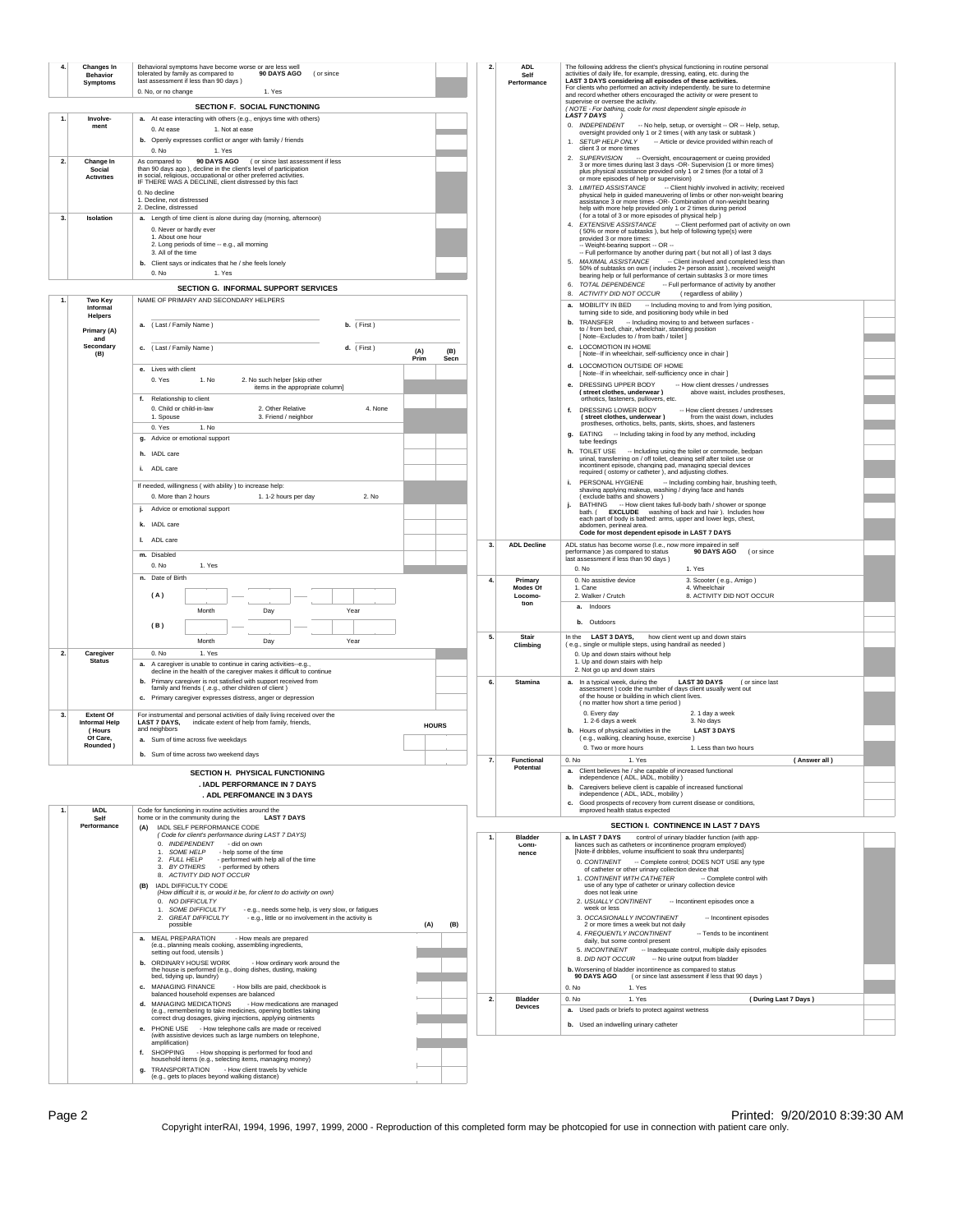| 3.<br><b>Bowel</b>                                                 | In LAST 7 DAYS, control of bowel movement ( with appliance or                                                                                            |                                                                                        |                             | Health                                    | 0. No<br>1. Yes<br>(Answer all)                                                                                                       |  |  |
|--------------------------------------------------------------------|----------------------------------------------------------------------------------------------------------------------------------------------------------|----------------------------------------------------------------------------------------|-----------------------------|-------------------------------------------|---------------------------------------------------------------------------------------------------------------------------------------|--|--|
| Conti-                                                             | bowel continence program if employed )                                                                                                                   |                                                                                        |                             | <b>Status</b><br>Indicators               | a. Client feels he / she has poor health (when asked)                                                                                 |  |  |
| nence                                                              | 0. CONTINENT - Complete control; DOES NOT USE ostomy                                                                                                     |                                                                                        |                             |                                           | b. Has conditions or diseases that make cognition, ADL, mood, or                                                                      |  |  |
|                                                                    | device                                                                                                                                                   |                                                                                        |                             |                                           | behavior patterns unstable (fluctuations, precarious, deteriorating)                                                                  |  |  |
|                                                                    | 1. CONTINENT WITH OSTOMY<br>of ostomy device that does not leak stool                                                                                    | -- Complete control with use                                                           |                             |                                           | c. Experiencing a flare-up of a recurrent or chronic problem                                                                          |  |  |
| 2. USUALLY CONTINENT<br>-- Bowel incontinent episodes less         |                                                                                                                                                          |                                                                                        |                             |                                           | d. Treatments changed in<br>LAST 30 DAYS (or since last assessment                                                                    |  |  |
| than weekly<br>3. OCCASIONALLY INCONTINENT<br>-- Bowel incontinent |                                                                                                                                                          |                                                                                        |                             |                                           | if less than 30 days ) because of new acute episode or condition                                                                      |  |  |
|                                                                    | enisodes once a week                                                                                                                                     |                                                                                        |                             |                                           | e. Prognosis of less than six months to live--e.g., physician has<br>told client or client's family that client has end-stage disease |  |  |
|                                                                    | 4. FREQUENTLY INCONTINENT<br>episodes 2 - 3 times a week                                                                                                 | -- Bowel incontinent                                                                   | 9.                          | Other                                     | 1. Yes<br>(Answer all)<br>0. No                                                                                                       |  |  |
| 5. INCONTINENT - Bowel incontinent all (or almost all) of time     |                                                                                                                                                          |                                                                                        |                             | <b>Status</b>                             | a. Fearful of a family member or caregiver                                                                                            |  |  |
|                                                                    | 8. DID NOT OCCUR                                                                                                                                         | -- No bowel movement during entire                                                     |                             | Indicators                                |                                                                                                                                       |  |  |
|                                                                    | 7 day assessment period                                                                                                                                  |                                                                                        |                             |                                           | b. Unusually poor hygiene                                                                                                             |  |  |
|                                                                    |                                                                                                                                                          | SECTION J. DISEASE DIAGNOSES                                                           |                             |                                           | c. Unexplained injuries, broken bones, or burns                                                                                       |  |  |
|                                                                    | Disease / infection that doctor has indicated is present and affects client's status.                                                                    |                                                                                        |                             |                                           | Neglected, abused, or mistreated<br>d.                                                                                                |  |  |
|                                                                    | requires treatment, or symptom management. Also include if disease is monitored by a<br>home care professional or is the reason for a hospitalization in | <b>LAST 90 DAYS</b>                                                                    |                             |                                           | e. Physically restrained (e.g., limbs restrained, used bed rails,                                                                     |  |  |
| (or since last assessment if less than 90 days)                    |                                                                                                                                                          |                                                                                        |                             |                                           | constrained to chair when sitting )                                                                                                   |  |  |
| 0. Not present                                                     |                                                                                                                                                          |                                                                                        |                             |                                           | SECTION L. NUTRITION/HYDRATION STATUS                                                                                                 |  |  |
|                                                                    | 1. Present -- not subject to focused treatment or monitoring by home care professional<br>2. Present -- monitored or treated by home care professional   |                                                                                        |                             |                                           |                                                                                                                                       |  |  |
| 1.<br><b>Diseases</b>                                              | <b>Heart / Circulation</b>                                                                                                                               | p. Osteoporosis                                                                        | 1.                          | Weight                                    | 0. No<br>1. Yes<br>a. Unintended weight loss of 5% or more in the<br><b>LAST 30 DAYS</b>                                              |  |  |
|                                                                    |                                                                                                                                                          |                                                                                        |                             |                                           | [ or 10% or more in the<br><b>LAST 180 DAYS</b>                                                                                       |  |  |
|                                                                    | a. Cerebrovascular accident<br>(stroke)                                                                                                                  | <b>Senses</b>                                                                          |                             |                                           | b. Severe malnutrition (Cachexia)                                                                                                     |  |  |
|                                                                    | b. Congestive heart failure                                                                                                                              | q. Cataract                                                                            |                             |                                           | c. Morbid Obesity                                                                                                                     |  |  |
|                                                                    | c. Coronary artery disease                                                                                                                               | r. Glaucoma                                                                            |                             |                                           |                                                                                                                                       |  |  |
|                                                                    |                                                                                                                                                          |                                                                                        | 2.                          | Consump-<br>tion                          | 1. Yes<br>0. N <sub>0</sub>                                                                                                           |  |  |
|                                                                    | d. Hypertension                                                                                                                                          | <b>Psychiatric / Mood</b>                                                              |                             |                                           | a. In at least 2 of the last 3 days,<br>ate one or fewer meals a day                                                                  |  |  |
|                                                                    | e. Irregularly irregular pulse                                                                                                                           | s. Any psychiatric diagnosis                                                           |                             |                                           | b. In last 3 days, noticeable decrease in the amount of food                                                                          |  |  |
|                                                                    | f. Periph. vascular disease                                                                                                                              | Infections                                                                             |                             |                                           | client usually eats or fluids usually consumes                                                                                        |  |  |
|                                                                    |                                                                                                                                                          |                                                                                        |                             |                                           | c. Insufficient fluid--did not consume all / almost all fluids during<br>last 3 days                                                  |  |  |
|                                                                    | Neurological                                                                                                                                             | t. HIV infection                                                                       |                             |                                           | d. Enteral tube feeding                                                                                                               |  |  |
|                                                                    | g. Alzheimer's                                                                                                                                           | u. Pneumonia                                                                           | 3.                          | Swallowing                                | 0. NORMAL                                                                                                                             |  |  |
|                                                                    |                                                                                                                                                          |                                                                                        |                             |                                           | -- Safe and efficient swallowing of all diet consistencies<br>REQUIRES DIET CHANGE TO SWALLOW SOLID FOODS<br>1.                       |  |  |
|                                                                    | h. Dementia other than<br>Alzheimer's disease                                                                                                            | v. Tuberculosis                                                                        |                             |                                           | ( mechanical diet or able to ingest specific foods only )                                                                             |  |  |
|                                                                    | i. Head trauma                                                                                                                                           | w. Urinary tract infection                                                             |                             |                                           | REQUIRES MODIFICATION TO SWALLOW SOLID FOODS<br>AND LIQUIDS (puree, thickened liquids)                                                |  |  |
|                                                                    | j. Hemiplegia / hemiparesis                                                                                                                              | (in LAST 30 DAYS)<br><b>Other Diseases</b>                                             |                             |                                           | COMBINED ORAL AND TUBE FEEDING<br>3.                                                                                                  |  |  |
|                                                                    |                                                                                                                                                          |                                                                                        |                             |                                           | 4. NO ORAL INTAKE (NPO)                                                                                                               |  |  |
|                                                                    | k. Multiple sclerosis                                                                                                                                    | x. Cancer--(in past 5 years)<br>(not including skin cancer)                            |                             |                                           | SECTION M. DENTAL STATUS (ORAL HEALTH)                                                                                                |  |  |
|                                                                    | I. Parkinsonism                                                                                                                                          | y. Diabetes                                                                            | 1.                          | Oral                                      | 0. No<br>1. Yes                                                                                                                       |  |  |
|                                                                    |                                                                                                                                                          | z. Emphysema/COPD/asthma                                                               |                             | <b>Status</b>                             | a. Problem chewing (e.g., poor mastication, immobile jaw, surgical                                                                    |  |  |
|                                                                    | Musculo / Skeletal                                                                                                                                       |                                                                                        |                             |                                           | resection, decreased sensation/motor control, pain while eating)<br>b. Mouth is "dry" when eating a meal                              |  |  |
|                                                                    | m. Arthritis                                                                                                                                             | aa. Renal failure                                                                      |                             |                                           |                                                                                                                                       |  |  |
|                                                                    | n. Hip fracture                                                                                                                                          | ab. Thyroid disease                                                                    |                             |                                           | c. Problem brushing teeth or dentures                                                                                                 |  |  |
|                                                                    | o. Other fractures                                                                                                                                       | (Hyper or hypo)                                                                        |                             |                                           | SECTION N. SKIN CONDITION                                                                                                             |  |  |
|                                                                    | (e.g., wrist, vertebral)                                                                                                                                 |                                                                                        | 1.                          | Skin                                      | Any troubling skin conditions or changes in skin condition                                                                            |  |  |
| 2.<br>Other                                                        | a.                                                                                                                                                       |                                                                                        |                             | <b>Problems</b>                           | (e.g., burns, bruises, rashes, itchiness, body lice, scabies)                                                                         |  |  |
| <b>Current Or</b>                                                  |                                                                                                                                                          |                                                                                        | $\vert \cdot \vert$ $\vert$ |                                           | 0. No<br>1. Yes                                                                                                                       |  |  |
| More Detailed<br>Diagnosis                                         | b.                                                                                                                                                       | $-1$ $-1$ $-1$ $-1$ $-1$                                                               | 2.                          | Ulcers                                    | Presence of an ulcer anywhere on the body. Ulcers include:                                                                            |  |  |
| and ICD-9                                                          | c.                                                                                                                                                       | $1 - 1 - 1 - 1 - 1$                                                                    |                             | (Pressure/<br>Stasis)                     | 0. No Ulcer                                                                                                                           |  |  |
| Codes                                                              | d.                                                                                                                                                       |                                                                                        |                             |                                           | 1. Any area of persistent skin redness                                                                                                |  |  |
|                                                                    |                                                                                                                                                          |                                                                                        |                             |                                           | 2. Partial loss of skin layers<br>3. Deep craters in the skin                                                                         |  |  |
| SECTION K. HEALTH CONDITIONS/PREVENTIVE HEALTH MEASURES            |                                                                                                                                                          |                                                                                        |                             | 4. Breaks in skin exposing muscle or bone |                                                                                                                                       |  |  |
|                                                                    |                                                                                                                                                          |                                                                                        |                             |                                           |                                                                                                                                       |  |  |
| Preventive<br>Health                                               | 0. No<br>1. Yes (During past 2 years)                                                                                                                    | (Answer all)                                                                           |                             |                                           | a. Pressure ulcer<br>-- any lesion caused by pressure, shear                                                                          |  |  |
| (Past Two                                                          | a. Blood pressure measured                                                                                                                               |                                                                                        |                             |                                           | forces, resulting in damage of underlying tissues                                                                                     |  |  |
| Years )                                                            | b. Received influenza vaccination                                                                                                                        |                                                                                        |                             |                                           | b. Stasis ulcer<br>-- open lesion caused by poor circulation in the<br>lower extremities                                              |  |  |
|                                                                    | c. Test for blood in stool or screening endoscopy                                                                                                        |                                                                                        | 3.                          | Other Skin                                | 0. No<br>1. Yes<br>(Answer All)                                                                                                       |  |  |
|                                                                    |                                                                                                                                                          |                                                                                        |                             | Problems<br>Requiring                     | a. Burns<br>c. Skin tears or cuts                                                                                                     |  |  |
|                                                                    | d. IF FEMALE: Received breast examination or mammography                                                                                                 |                                                                                        |                             | <b>Treatment</b>                          | (Second/third degree)<br>d. Surgical wound                                                                                            |  |  |
| 2.<br>Problem                                                      | 1. Yes (During 2 of last 3 days)<br>0. No                                                                                                                | (Answer all)                                                                           |                             |                                           | b. Open lesions other than<br>ulcers, rashes, cuts                                                                                    |  |  |
| <b>Conditions</b><br>Present On                                    | a. Diarrhea                                                                                                                                              | c. Fever                                                                               |                             |                                           | e. Corns, calluses, structural<br>(e.g., cancer)<br>problems, infections, fungi                                                       |  |  |
| 2 Or More                                                          | b. Difficulty urinating or                                                                                                                               | d. Loss of appetite                                                                    | 4.                          | <b>History Of</b>                         | Client previously had (at any time) or has an ulcer                                                                                   |  |  |
| Days                                                               | urinating 3 or more                                                                                                                                      |                                                                                        |                             | Resolved                                  | anvwhere on the body                                                                                                                  |  |  |
|                                                                    | times a night.                                                                                                                                           | e. Vomiting                                                                            |                             | Pressure<br><b>UIcers</b>                 | 0. No<br>1. Yes                                                                                                                       |  |  |
| 3.<br>Problem                                                      | 0. No<br>1. Yes (Any time during last 3 days)                                                                                                            | (Answer all)                                                                           | $\overline{a}$              | Wound                                     | Have the following treatments been completed in the last 7 days ?                                                                     |  |  |
| <b>Conditions</b>                                                  | <b>Physical Health</b>                                                                                                                                   | d. Edema                                                                               |                             | Ulcer                                     | (Answer All)<br>0. No<br>1. Yes                                                                                                       |  |  |
|                                                                    | a. Chest pain / pressure at<br>rest or on exertion                                                                                                       | e. Shortness of breath                                                                 |                             | Care                                      | a. Antibiotics, systemic or topical                                                                                                   |  |  |
|                                                                    |                                                                                                                                                          |                                                                                        |                             |                                           |                                                                                                                                       |  |  |
|                                                                    | b. No bowel movement<br>in 3 days                                                                                                                        | <b>Mental Health</b>                                                                   |                             |                                           | b. Dressings                                                                                                                          |  |  |
|                                                                    | c. Dizziness or                                                                                                                                          | f. Delusions                                                                           |                             |                                           | c. Surgical wound care                                                                                                                |  |  |
|                                                                    | lightheadedness                                                                                                                                          | g. Hallucinations                                                                      |                             |                                           | d. Other wound / ulcer care                                                                                                           |  |  |
| 4.<br>Pain                                                         | a. Frequency that client complains or shows evidence of pain                                                                                             |                                                                                        |                             |                                           | (e.g., pressure relieving device, nutrition, turning, debridement)                                                                    |  |  |
|                                                                    | 0. No pain (score b-e as 0)                                                                                                                              | 2. Daily - one period                                                                  |                             |                                           | SECTION O. ENVIRONMENTAL ASSESSMENT                                                                                                   |  |  |
|                                                                    | 1. Less than daily                                                                                                                                       | 3. Daily - multiple periods                                                            |                             | Home                                      | 0. No<br>1. Yes<br>(Answer all)                                                                                                       |  |  |
|                                                                    | b. Intensity of pain                                                                                                                                     | (e.g., morning and evening)                                                            |                             | Environ-                                  | a. Lighting in evening (including inadequate or no lighting in living                                                                 |  |  |
|                                                                    | 0. No pain<br>2. Moderate                                                                                                                                | 4. Times when pain is                                                                  |                             | Ment                                      | room, sleeping room, kitchen, toilet, corridors )                                                                                     |  |  |
|                                                                    | 1. Mild<br>3. Severe                                                                                                                                     | horrible or excruciating                                                               |                             |                                           | b. Flooring and carpeting (e.g., holes in floor, electric wires where                                                                 |  |  |
|                                                                    | c. From client's viewpoint, pain intensity disrupts usual activities                                                                                     |                                                                                        |                             |                                           | client walks, scatter rugs)                                                                                                           |  |  |
|                                                                    | 0. No<br>1. Yes                                                                                                                                          |                                                                                        |                             |                                           | c. Bathroom and toiletroom (e.g., non-operating toilet, leaking<br>pipes, no rails though needed, slippery bathtub, outside toilet)   |  |  |
|                                                                    | d. Character of pain                                                                                                                                     |                                                                                        |                             |                                           | d. Kitchen (e.g., dangerous stove, operative refrigerator,                                                                            |  |  |
|                                                                    | 0. No pain                                                                                                                                               | 2. Multiple sites<br>1. Localized - single site                                        |                             |                                           | infestation by rats or bugs)                                                                                                          |  |  |
|                                                                    | e. From client's viewpoint, medications adequately control pain                                                                                          |                                                                                        |                             |                                           | e. Heating and cooling (e.g., too hot in summer, too cold in winter,                                                                  |  |  |
|                                                                    | 0. Yes or no pain                                                                                                                                        | 1. Medications do not<br>2. Pain present,<br>adequately control pain<br>medication not |                             |                                           | wood stove in a home with an asthmatic)<br>f.                                                                                         |  |  |
|                                                                    |                                                                                                                                                          | taken                                                                                  |                             |                                           | Personal safety (e.g., fear of violence, safety problem in going<br>to mailbox or visiting neighbors, heavy traffic in street)        |  |  |
| 5.<br>Falls<br>Frequency                                           | Number of times fell in<br>if less than 90 days ) If none, code "0"; if more than 9, code "9"                                                            | LAST 90 DAYS (or since last assessment                                                 |                             |                                           | g. Access to home (e.g., difficulty entering / leaving home)                                                                          |  |  |
| Danger Of<br>6.                                                    | 0. No<br>1. Yes                                                                                                                                          |                                                                                        |                             |                                           | h. Access to rooms in house (e.g., unable to climb stairs)                                                                            |  |  |
| Fall                                                               | a. Unsteady gait                                                                                                                                         |                                                                                        |                             |                                           |                                                                                                                                       |  |  |
|                                                                    | b. Client limits going outdoors due to fear of falling                                                                                                   |                                                                                        | 2.                          | Living<br>Arrange-                        | a. As compared to 90 DAYS AGO (or since last assessment),<br>client now lives with other person -- e.g., moved in with another        |  |  |
|                                                                    | (e.g., stopped using bus, goes out only with others)                                                                                                     |                                                                                        |                             | ment                                      | person, other person moved in with client.                                                                                            |  |  |
| 7.<br><b>Life Style</b>                                            | 0. No<br>1. Yes                                                                                                                                          |                                                                                        |                             |                                           | 0. No<br>1. Yes                                                                                                                       |  |  |
| (Drinking/                                                         | a. In the LAST 90 DAYS                                                                                                                                   | (or since last assessment if less than                                                 |                             |                                           | b. Client or primary caregiver feels that client would be better off                                                                  |  |  |
| Smoking)                                                           | 90 days), client felt the need or was told by others to cut down<br>on drinking, or other were concerned with client's drinking                          |                                                                                        |                             |                                           | in another living environment<br>0. No<br>2. Caregiver only                                                                           |  |  |
|                                                                    | b. In the LAST 90 DAYS                                                                                                                                   | I or since last assessment if less than                                                |                             |                                           | 1. Client only<br>3. Client and caregiver                                                                                             |  |  |
|                                                                    | 90 days), client had to have a drink in the morning to steady                                                                                            |                                                                                        |                             |                                           |                                                                                                                                       |  |  |
|                                                                    | nerves (i.e., "eye opener") or been in trouble due to drinking<br>c. Smoked or chewed tobacco daily                                                      |                                                                                        |                             |                                           |                                                                                                                                       |  |  |

Page 3 Printed: 9/20/2010 8:39:30 AM<br>Copyright interRAI, 1994, 1996, 1997, 1999, 2000 - Reproduction of this completed form may be photcopied for use in connection with patient care only.